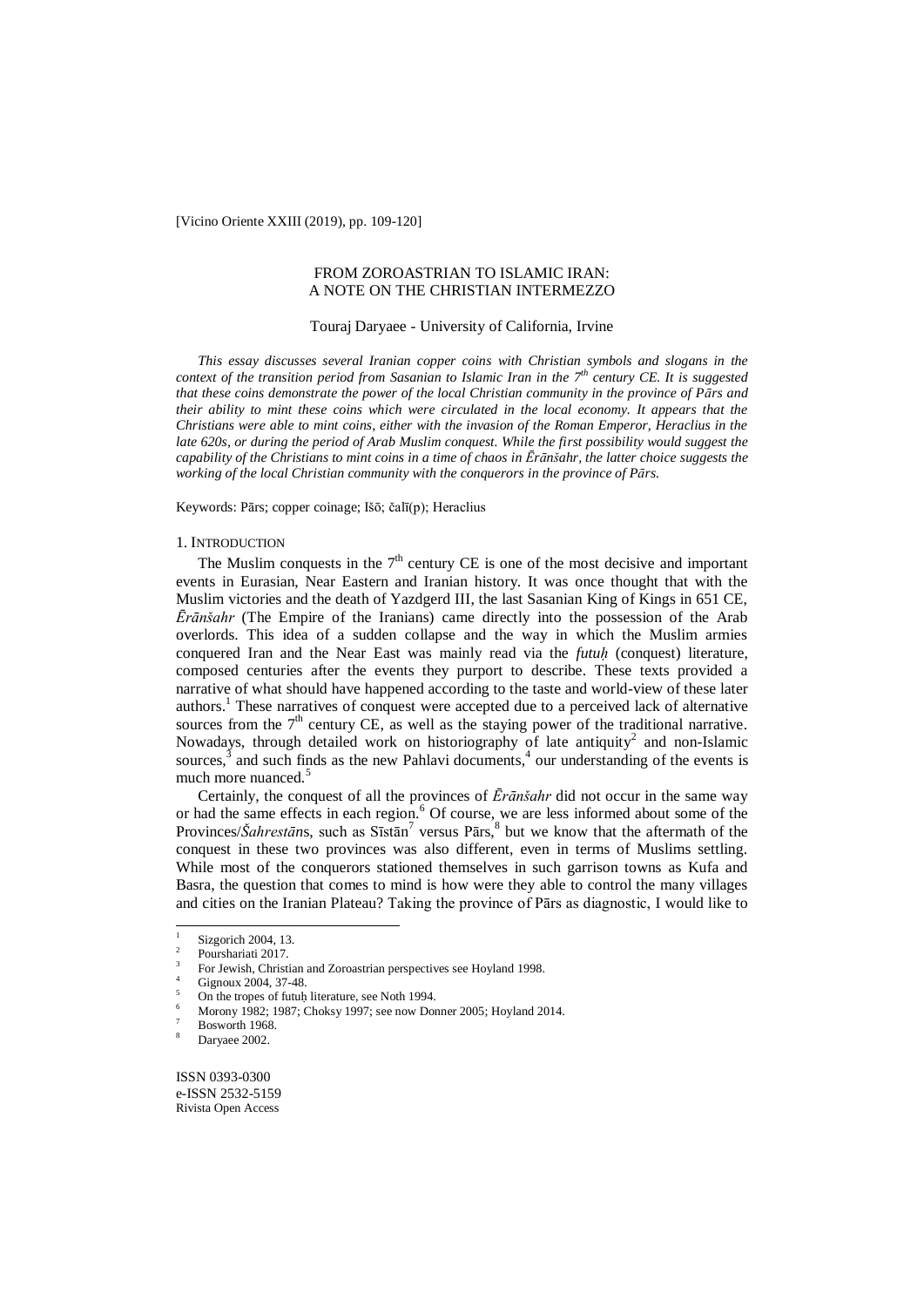make some observations and suggestions as to the way in which the collapsing Sasanian world changed in the  $7<sup>th</sup>$  century CE, not through a direct change of authority from the Sasanians to the Muslims, but rather through a much more complex picture that included intermediaries and local functionaries.

The main data source of this study is the lesser used copper coinage from the  $7<sup>th</sup>$  and early 8<sup>th</sup> centuries CE, minted in the many cities of Pārs. These coins have been studied and catalogued by a number of scholars, most importantly R. Curiel and especially R. Gyselen.<sup>9</sup> However, the next step is to contextualize these coins and place them in a historical context, so that they can be used in understanding this important juncture in the history of the region in the absence of other sources, especially for the period between 627/628 CE and 700 CE.

Based on the historical and archeological data the province of Pārs is thought to have been the stronghold of Zoroastrianism. There are some 40 Chahar-Tāghīs which are thought to have been fire-temple in the province of Pārs alone. <sup>10</sup> Textual sources also attest to the number and importance of fire-temples in the province. But different sets of sources provide us with an alternative view and realities in regard to the religious life and makeup in the province of Pārs. Based on the epigraphical evidence, we now know that somewhere between forty, and sixty bishoprics existed in the province of Pārs,<sup>11</sup> and Syriac literature provides a rich description of Christian life in this province. These Christians were part of the Church of the East, but from the  $6<sup>th</sup>$  century onward new deportees from Mesopotamia, Syria and Cappadocia were brought to Pārs.<sup>12</sup> These were Christians who had entered from the time of Kawād I, Khosrow I and Khosrow II.<sup>13</sup> While the numbers of deportees described by ancient sources are no doubt typographical and exaggerated, they still suggest that the deportations were relatively large. <sup>14</sup> Based on the sylligiographic evidence also (style, legends), it appears that the Christians from the Church of the East had assimilated in the Sasanian Empire well, <sup>15</sup> many of whom were likely multi-lingual (Persian and Syriac). We are unfortunately less informed of the Hellenized Roman Christians.

Todd Godwin in his book, *Persian Christians at the Chinese Court, The Xi'an Stele and the Early Medieval Church of the East*, has recently drawn a new picture of what we may call "Persian Christianity." According to him, if the appearance of Persian Christians in the early 8<sup>th</sup> century China is predicated on a strong Persian Christianity in sixth and seventh centuries in *Ērānšahar*. That is, when in the Tang Chinese records, "The Persian Religion" (*Bosi jiao*) is mentioned, as Antonio Forte has shown, it is a reference to Christianity, indicating a strong correlation between Christianity and Iran at the Tang court.<sup>16</sup> Those who had come with this religion were member of the Sasanian royal family and elites, whose

 $\overline{a}$ 

 $^{9}$  Curiel - Gyselen 1980; 1984a; 1984b.

<sup>10</sup> For these, see the classical study by Schippmann 1971; Huff 1975; 1990; "Ātašdaeh va čāhārtāghīha-ye Fārs, Foundation for the Study of Fārs," (Fire-temples and Chahar-Tāghīs of Fārs), [http://ffs.ir/index.php?option=com\\_content&view=article&id=1084:1395-02-23-08-42-33&catid=13:tourist](http://ffs.ir/index.php?option=com_content&view=article&id=1084:1395-02-23-08-42-33&catid=13:tourist-attractions&Itemid=7)[attractions&Itemid=7.](http://ffs.ir/index.php?option=com_content&view=article&id=1084:1395-02-23-08-42-33&catid=13:tourist-attractions&Itemid=7)

<sup>&</sup>lt;sup>11</sup> Payne 2015, 10.

 $\frac{12}{13}$  Gyselen 2006b, 6.

 $13$  Jullien 2006, 113.

<sup>&</sup>lt;sup>14</sup> Jullien 2006, 115. See also Kettenhofen 2011.

 $^{15}$  Gyselen 2006a, 18.

Godwin 2018, 15.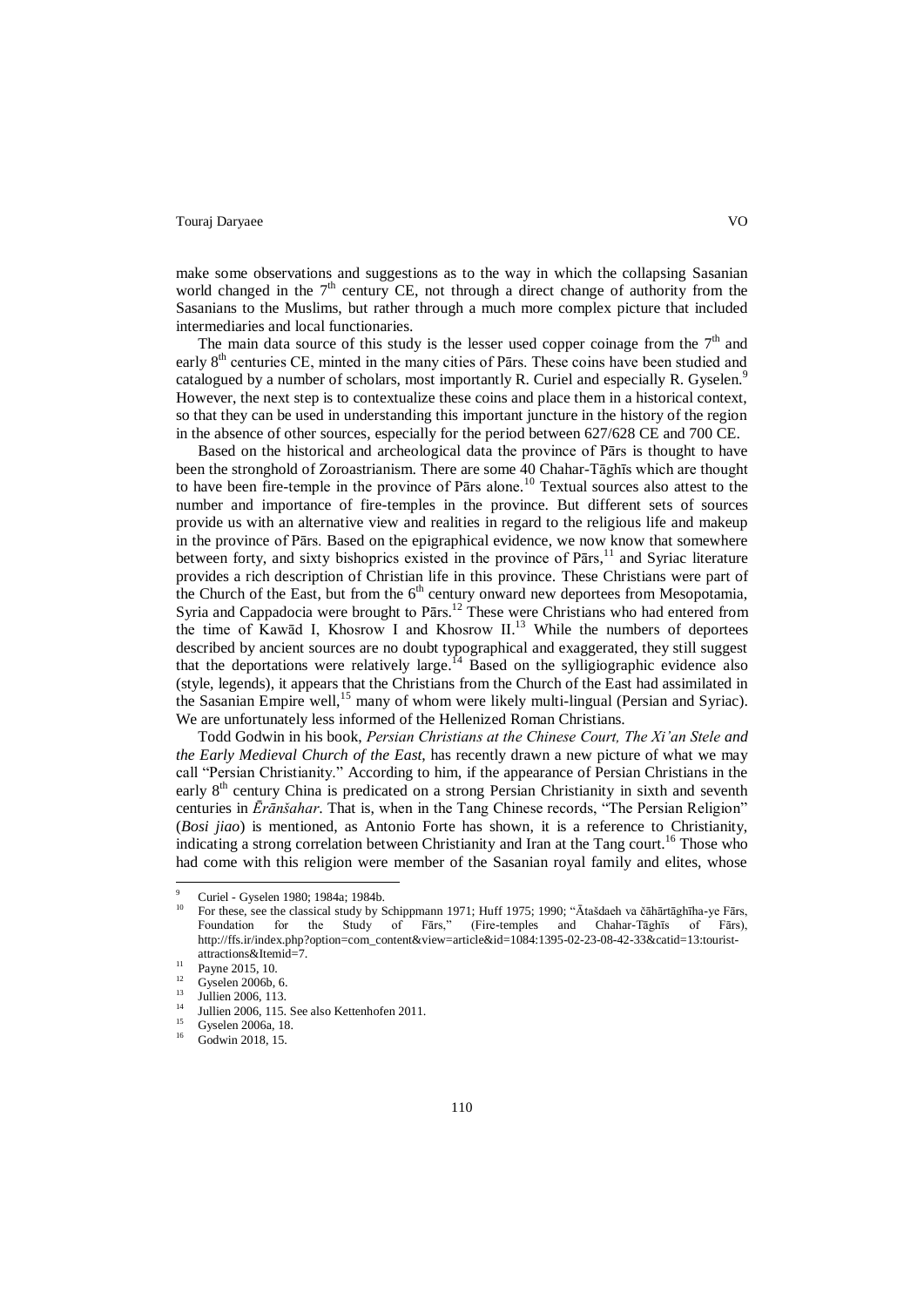names have been identified by Carlo Cereti in his important work on Alouhn/Wahrām in both the Chinese and Pahlavi text, *Abar Madan ī Wahrām ī Warzāwand* (On the Coming of the Miraculous Wahrām), the son of Yazdgerd III.<sup>17</sup>

What I would like to add to this discussion is in regard to the dating and the relation of Christianity to the province of Pārs vis-à-vis some of the copper coinage that exists for the seventh and early  $8<sup>th</sup>$  centuries CE. What might these coins tell us about the situation on the ground in the  $7<sup>th</sup>$  century and early  $8<sup>th</sup>$  century CE? This essay purviews five copper coinage which have been identified as Christian copper, and some new readings for the legends will be proposed. Having these interesting legends at hand, one can make some suggestions as to their meaning and significance for the late Sasanian - early Islamic period in the province of Pārs.

# 2. CHRISTIAN COPPER COINS<sup>18</sup>

The first copper coin (Copper Coin I) is a Byzantine type with the Heraclius style.<sup>19</sup> Gyselen's coin does not reveal the third line of the legend on the obverse, but this new copy supplied by Gholami gives us the possibility to read the following (fig. 1):

*'twrgwšnsp y'nbwt' SRM cly(p)*

*Ādur-Gušnasp / \*Giyān/Gehān-bed drōd / \*čalī(p)* "Ādur-Gušnasp Salutations to Chief of the World Cross"

While before we were not sure about the legend on the third line, with this new coin my suggestion is to read the last line as *čalīp or čalīpā*, Sogdian *clybʾ*, which derives from Aramaic. Furthermore, I take *Gehān-bed*, not as a proper name, but rather a slogan which may be tied to Christian propaganda.

Copper Coin II (fig. 2) is Gyselen type 81 with a four step Byzantine cross, although with some differences.<sup>20</sup> Based on Gignoux's reading, Gyselen suggests: *pn'hyzd*... / *panāh-yazd*… is provided.<sup>21</sup> My reading of the legend is as follows:

 $17$ <sup>17</sup> Cereti 1996. For the latest translation of the text, see Daryaee 2012.

<sup>&</sup>lt;sup>18</sup> I thank K. Gholami for supplying these coins.

 $^{19}$  Gyselen 2000, 168-169.

<sup>&</sup>lt;sup>20</sup> Gyselen 2000, 67.

Gyselen 2000, 173.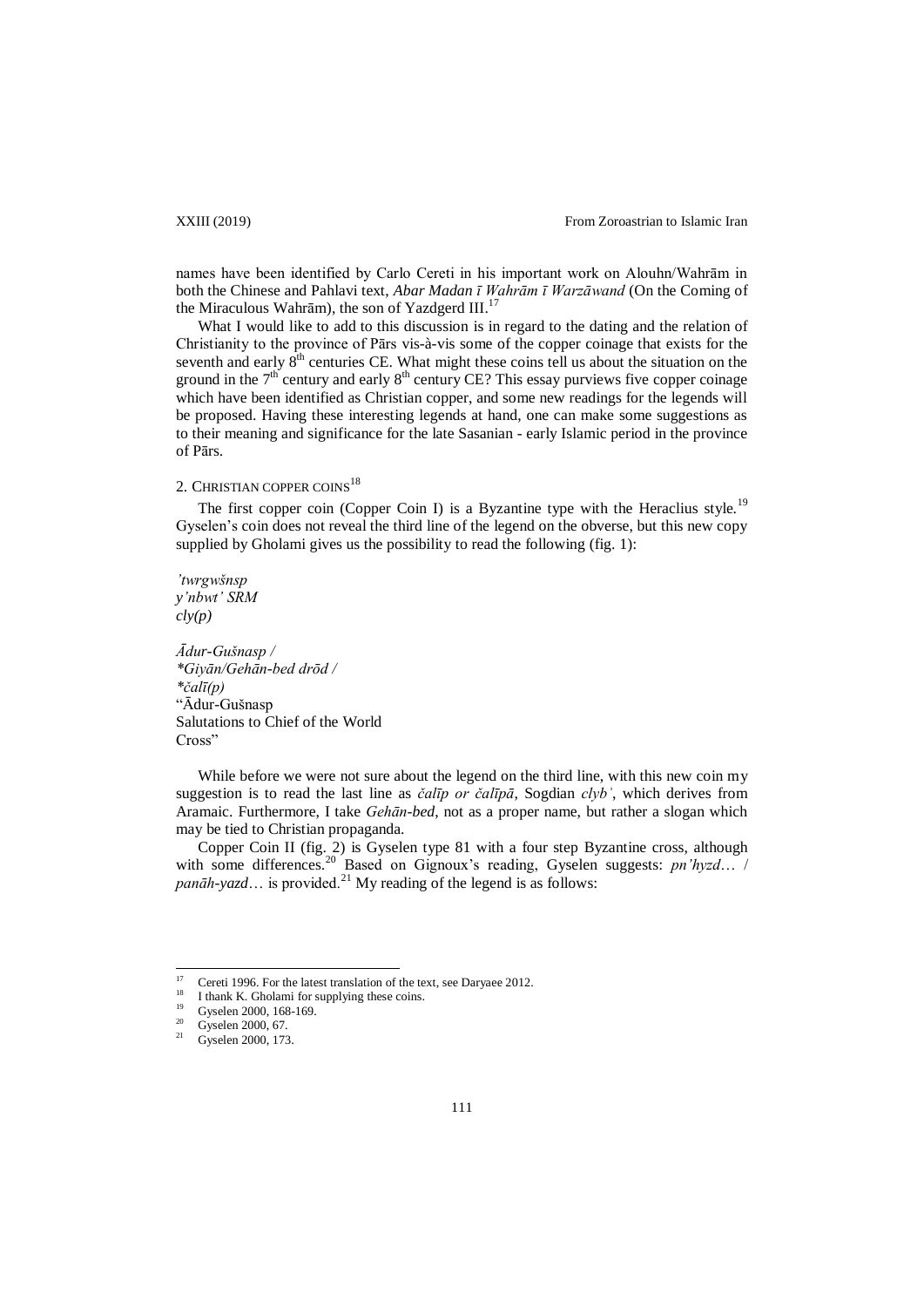MRWḤY *PWN yyš 'pwst'n* 

*xwadāy pad Iš abēstān*

"Lord Refuge in Jesus"

I believe the first word is clearly written with two strokes, giving us the heterogram PWN, while the second word should be read as Jesus. Admittedly, the word in Middle Persian should be written as *yyšw*, as it is written in the Manichaean book of Living Gospel (ms. M 17 verso, i ll. 4-6):

*ʾn mʾny prystg ʿyg yyšwʿ ʾryʾmʾn*  "I am Mani, the apostle of Jesus Aryāmān"<sup>22</sup>

Furthermore, the use of *xwadāy* also appears as an appellation for Jesus in Parthian (*xwdʾy yyšw mšyh[ʾ]*), though here too Jesus is spelled with two y's (*yyšw)*. 23

Coin III (fig. 3) is type 90 according to Gyselen's catalogue where on the obverse there is the legend *lwb'k / rawāg* or "current," which is found on early Islamic coinage. The legend on the reverse is a bit more complex. According to Gignoux, the reading of the legend is: *'pskwpws* from Greek επισκοπος as "bishop."<sup>24</sup> I would like to provide another reading which is as follows:

*lwb'k PWN l'st(y)*

*rawāg pad rāst(y) …*

"in Circulation in Truth"

Coins IV and V (figs. 4-5) are Byzantine type coinage without legend, but with a number of crosses, with Heraclius type obverse and various crosses on the reverse. These coins are of much better specimen that what has been presented so far. On the obverse of the coins V, we see an artificial attempt providing a Pahlavi-legend, along with the four-

 $22$ <sup>22</sup> Middle Persian ms. M 17 verso, i ll. 4-6; cf. Müller 1904, 26; Cirillo - Concolino Mancini - Roselli 1985, 66:4-5; all reference from Sundermann 1991.

 $\frac{23}{24}$  Henning 1947, 50:1-2.

Gyselen 2000, 177.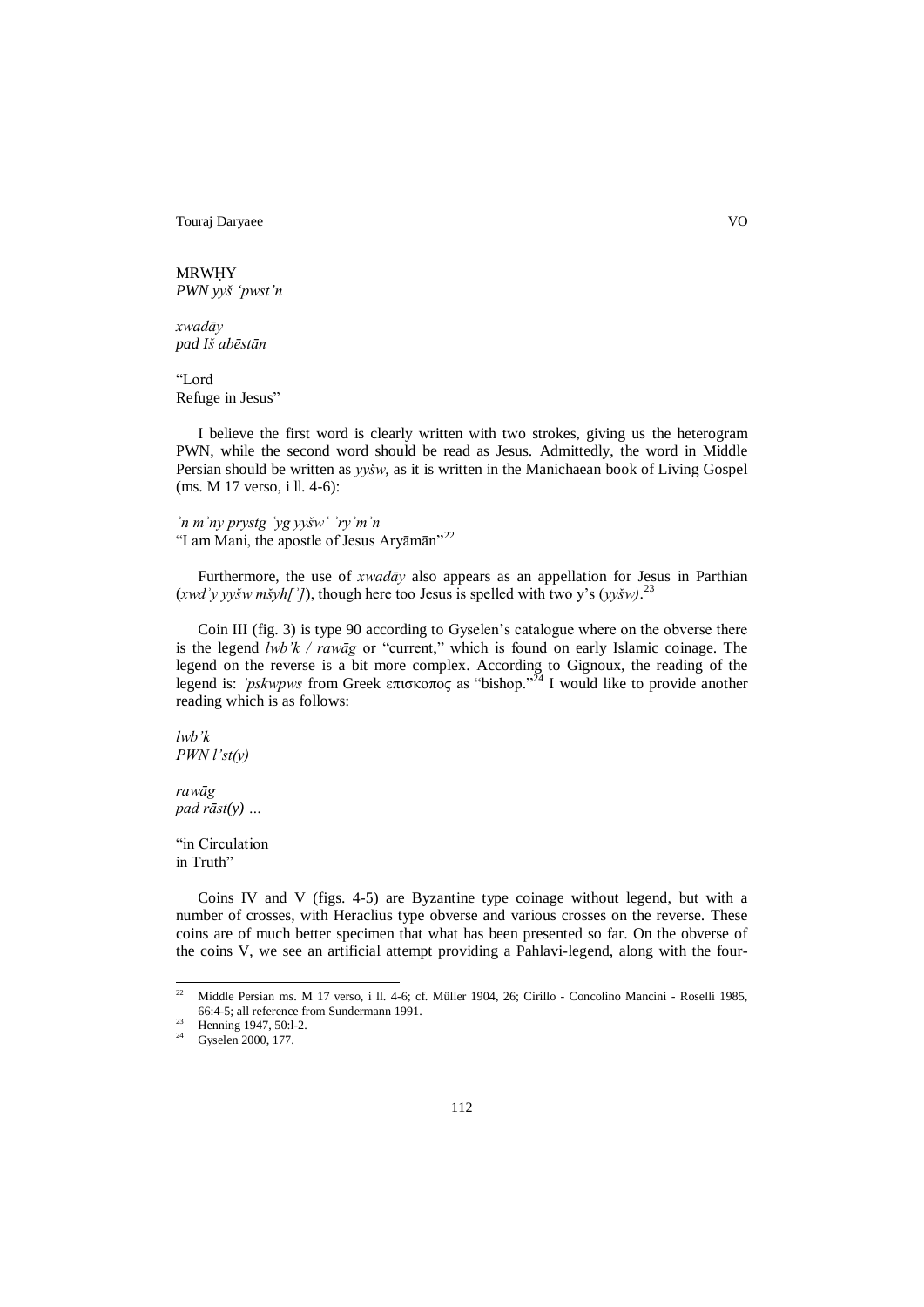step cross. However, what the coin attempts to portray on the obverse is the sovereignty of the Byzantine Empire against that of the Sasanians. Certainly, the Christians would not have been allowed under normal circumstances to mint such a coin in the Sasanian Empire.

#### 3. DATING

We can provide two suggestions for the dating of these coins: 1) Heraclius' conquest and its aftermath (627-628 CE); 2) Muslim Conquest and its aftermath (651 CE). Both were periods of political disarray. It is clear that by 628 CE, the Sasanian Empire was in chaos and could have given the chance to the Christian community, namely the deportees and their decadents to celebrate the victory of Heraclius by 624 CE. After all, the Sasanians would not have allowed the Christian community to mint copper coins with the image of the Byzantine Emperor, with the legend reads *pad īš abēstān* / "refuge in Christ". Hence the minting of Byzantine imitation copper coinage may be an important suggestion as to the loyalties and aspirations of some of the population of Pārs vis-à-vis the Byzantine and Sasanian monarchy. Heraclius, after 614 CE had used such religious propaganda and the Christian population in the Sasanian Empire were certainly affected by it.<sup>25</sup>

Alternatively, these coins may have been minted following the Arab conquests, which may have brought at least temporary to the Christian community.<sup>26</sup> During this precarious time, Christians may have been allowed to take it upon themselves as one of the religious communities of *Ērānšahr* to mint coins, especially such low value coins that were mostly for local use. Evidence for such cooperation between the Muslims and the Christians may come from another series of copper coinage which has joint Iranian/Zoroastrian and Muslim themes. It appears that the early Muslim rulers were much more flexible in the encounter with the Iranians of various religious persuasion and often cooperated with the local elites. These coins, which show Zoroastrian cooperation with Muslims, are difficult to interpret, but are mainly from the province of Pārs, where such figures as Manṣūr, who may have acted as the '*āmil* "governor" or "subordinate governor" of al-Hajjāj b. Yūsuf, support this idea of cooperation. <sup>27</sup> In a similar vein, a local potentate named Farroxzād minted copper coins during the time of al-Muhallab b. Abī Sufra  $(82-82/703-703 \text{ CE})$  as the governor of Pārs. On his coins we find the image of the fabulous Iranian bird, Sēnmurw/Simorgh, which has specific affinities with the Iranian world, but lack overtly Zoroastrian connotations.<sup>28</sup> Clearly, then, the early conquerors were less discriminate about coin iconography, and may have therefore tolerated local Christian iconographic expressions. This may have lasted through the periods known as *fiṭna*s or civil wars, until Muslim rule had become much firmer, perhaps following the reforms of Abd al-Malik,

 $25$ Howard-Johnston 1999, 39.

As Michael Morony has suggested, many Christians, wearied by the incessant wars of the  $7<sup>th</sup>$  century and exhausted by punitive taxation, welcomed the Arab conquerors. He states that «Christianity, along with other minority faiths such as Manicheism, enjoyed a brief period of expansion in the early centuries of Islam, only to suffer diminution later on through conversion and attrition in times of strife, after which the faith survived only precariously in Iranian lands». Morony 1984, 384-385; see also Russell 2012.

 $27$  Daryaee 2015a, 75.

Daryaee 2015b, 65.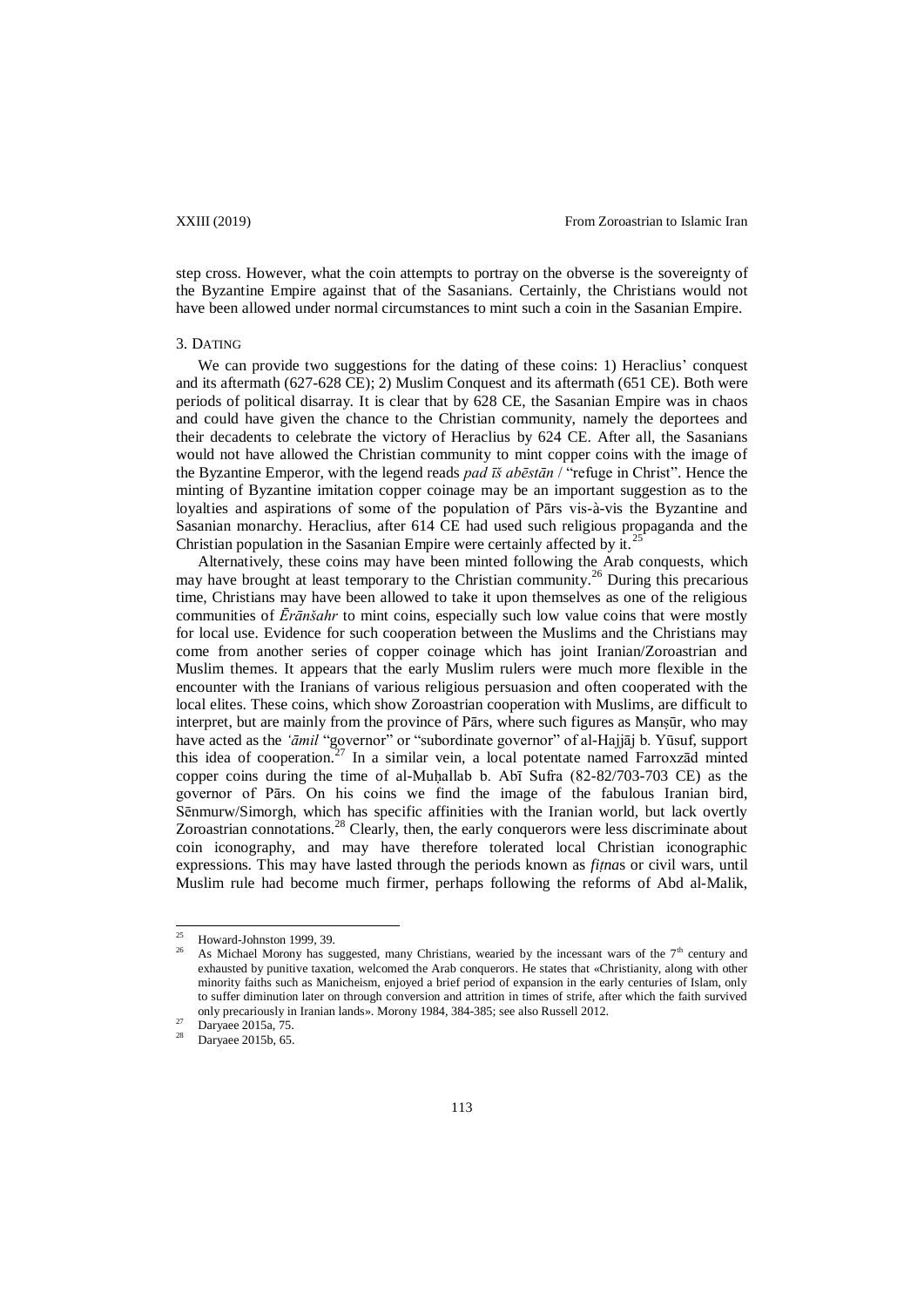where the language of the *Dīwān* was changed from Pahlavi to Arabic.<sup>29</sup> These copper coins were of course minted for local consumption and did not circulate very far, but many of them such as Khuzistān provide the closest set of copper coins with similar themes.

#### 4. CONCLUSION

Thus, we find interesting Christian material culture from the late Sasanian - early Islamic world, far more complex than what existed before for the seventh century, between the time of Heraclius' campaign and that of the first century of Hijra. I would like to suggest that between the time when the Sasanian Empire was in power, till the fall of Khusro II and the coming of Hajjab b. Yusuf and his reforms, the Christians were able to create a world for themselves which I call the "Christian Intermezzo". This Christian intermezzo, to use V. Minorsky's terminology<sup>30</sup> for the Iranian ascendancy between the decline of the Abbasids and the coming of the Turkic tribes, can be used in a lesser form for the situation in the province of Pārs in the  $7<sup>th</sup>$  century CE. It appears that when the Sasanian central government was shaken due to the defeat of Khusrow II at the hands of Heraclius and the events which ensued between 627/628 CE and 631, but also with the Arab Muslim victories in Mesopotamia,<sup>31</sup> Khūzīstān<sup>32</sup> and Pārs<sup>33</sup> and the rest of the Iranian Plateau. The power of the Christian community should be emphasized, as they were able ability to mint coins in *Ērānšahr*, either during the late Sasanian or early Islamic period. In the greater scheme of discussion of the transition period from Zoroastrian to Islamic Iran, then we can add a caveat, and that is the Christian intermezzo.

## **REFERENCES**

BOSWORTH, C.

1968 *Sīstān under the Arabs: from the Islamic conquest to the rise of the Ṣaffārids (30-250/651- 864)*, Rome 1968.

CERETI<sub>C</sub>

- 1996 Again on Wahram ī Warzāwand: AA.Vv., *La Persia e l'Asia Centrale da Alessandro al X secolo* (Atti dei Convegni Lincei 127), Rome 1996, 629-639.
- CHOKSY, J.K.
- 1997 *Conflict and Cooperation, Zoroastrian Subalterns and Muslim Elites in Medieval Iranian Society*, New York 1997.

1985 *Codex Manichaicus Coloniensis. Concordanze*, Cosenza 1985.

CURIEL, R. - GYSELEN, R.

1980 Une Collection de monnaies de cuivre sasanides tardives et arabo-sasanides I: *Studia Iranica* 9/2 (1980), pp. 163-184.

CIRILLO, A. - CONCOLINO MANCINI, A. - ROSELLI, A.

 $29$ <sup>29</sup> On his actions in Iraq and in general, see Grierson 1960, 244.

 $\frac{30}{31}$  Minorsky 1953.

 $31$  Morony 1981.

 $\frac{32}{33}$  Jalalipour 2015.

Daryaee 2002, 3-18.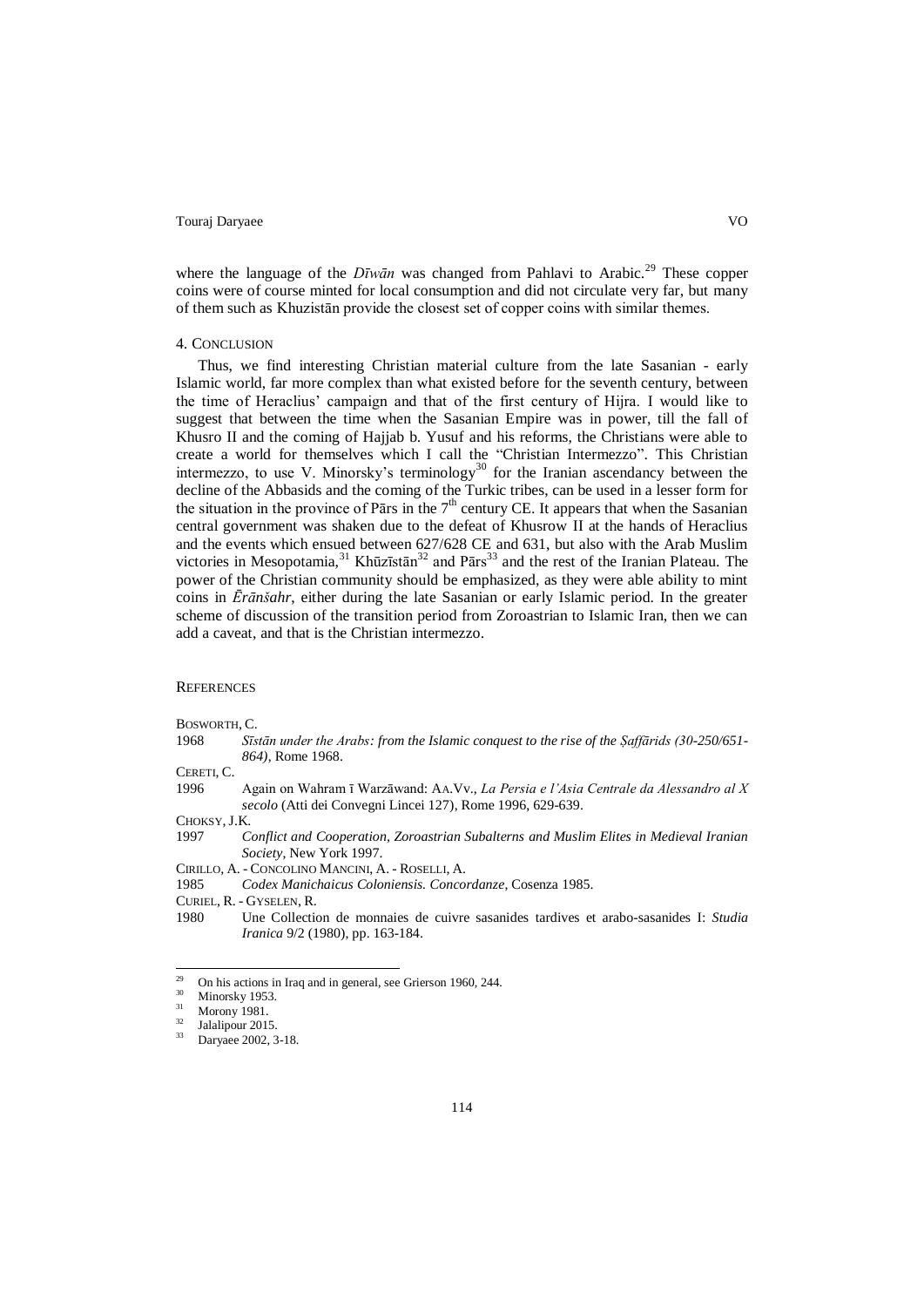| 1984a       | Monnaies byzantino-sasanides à la croix sur degrés: <i>Studia Iranica</i> 13/1 (1984), pp. 41-                                                                  |
|-------------|-----------------------------------------------------------------------------------------------------------------------------------------------------------------|
| 1984b       | 48.<br>Une collection de monnaies de cuivre sasanides tardives et arabo-sasanides: Studia                                                                       |
|             | <i>Iranica</i> 13/2 (1984), pp. 163-184.                                                                                                                        |
| DARYAEE, T. |                                                                                                                                                                 |
| 2002        | The collapse of the Sasanian power in Fars/Persis: Name-ye Iran-e Bastan 2 (2002), pp. 3-                                                                       |
|             | 18.                                                                                                                                                             |
| 2012        | On the coming of Zoroastrian Messiah: a Middle Persian poem on history and<br>apocalypticism in Early Medieval Islamic Iran: W. AHMADI (ed.), Converging zones: |
|             | Persian literary tradition and the writing of history. Studies in honor of Amin Banani,                                                                         |
|             | Costa Mesa 2012, pp. 5-14.                                                                                                                                      |
| 2015a       | Persian lords and the Umayyads: cooperation and coexistence in a turbulent time: F.                                                                             |

DONNER (ed.), *Christians and others in the Umayyad State*, Chicago 2015, pp. 73-82. 2015b The Xwarrah and Senmurv: Zoroastrian iconography on seventh century copper coinage: SH. FARRIDNEJAD (ed.), *Faszination Iran. Gedenkschrift for Klaus Schippmann*,

#### Wiesbaden 2015, pp. 39-50. DONNER, F.

- 2005 The Islamic conquests: Y. CHOUEIRI (ed.), *Companion to the history of the Middle East*, Malden 2005, pp. 28-51.
- GIGNOUX, PH.
- 2004 Aspects de la vie administrative et sociale en Iran du 7ème siècle: *Res Orientales* XVI (2004), pp. 37-48.
- GODWIN, T.
- 2018 *Persian Christians at the Chinese court: the X'an stele and the early Medieval church of the east*, London 2018.

GRIERSON, PH.

1960 The monetary reforms of ʽAbd al-Malik: their metrological basis and their financial repercussions: *Journal of the Economic and Social History of the Orient* 3 (1960), pp. 241-264.

GYSELEN, R.

- 2000 *Arab-Sasanian copper coinage* (Österreichische Akademie der Wissenschaften 284), Vienna 2000.
- 2006a Les témoignages sigillographiques sur la présence chrétienne dans l'empire sassanide: R. GYSELEN (ed.), *Chrétiens en terre d'Iran: implantation et acculturation*, Paris 2006, pp. 17-78.
- 2006b Avant-propos: R. GYSELEN (ed.), *Chrétiens en terre d'Iran: implantation et acculturation*, Paris 2006, pp. 5-7.

HENNING, W.

1947 Two Manichaean magical texts, with an excursus on the Parthian ending -ēndēh: *Bulletin of the School of Oriental and African Studies* 12 (1947), pp. 39-66.

HOWARD-JOHNSTON, J.

1999 Herlaius' Persian campaigns and the revival of the east Roman Empire, 622-630: *War in History* 6 (1999), pp. 1-44.

HOYLAND, R.

- 1998 *Seeing Islam as others saw it: a survey and evaluation of Christian, Jewish and Zoroastrian writings on Early Islam* (Studies in Late Antiquity and Early Islam), Princeton 1998.
- 2014 *In god's path*, Oxford 2014.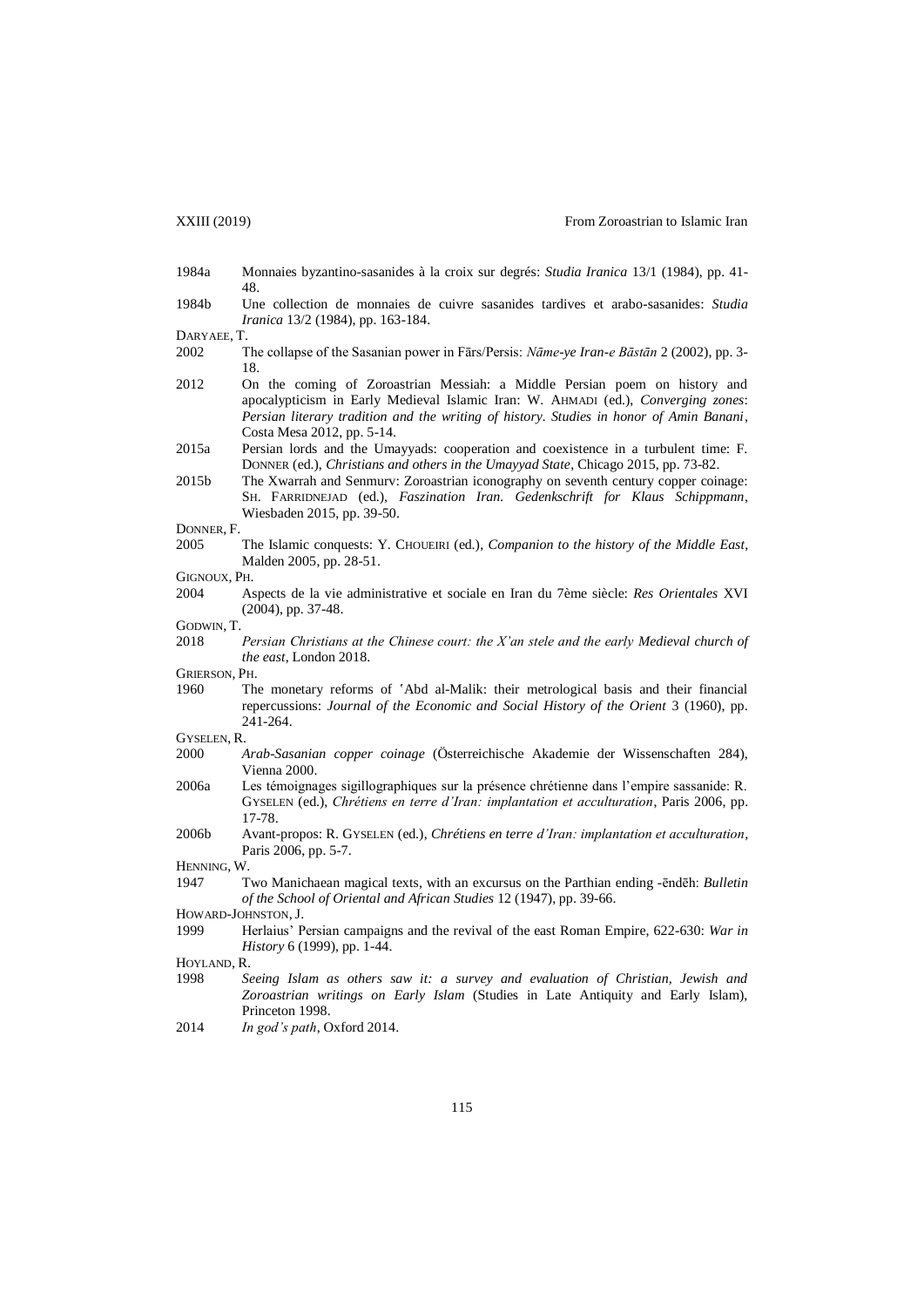$H$ <sub>LEE</sub> D.

| HUFF, D.         |                                                                                                                                                                                                                                          |  |
|------------------|------------------------------------------------------------------------------------------------------------------------------------------------------------------------------------------------------------------------------------------|--|
| 1975             | "Sasanian" Čahār Tāqs in Fārs: Proceedings of the 3rd Annual Symposium on<br>Archaeological Research in Iran, Tehran 23rd 10.-1st 11, 1974, Tehran 1975, pp. 243-                                                                        |  |
|                  | 254.                                                                                                                                                                                                                                     |  |
| 1990             | ČAHĀRTĀO:<br>Е.<br>YARSHATER<br>(ed.)<br>Encyclopaedia<br>Iranica,<br>http://www.iranicaonline.org/articles/cahartaq#pt1.                                                                                                                |  |
| JALALIPOUR, S.   |                                                                                                                                                                                                                                          |  |
| 2015             | A study of the Sasanian province of Khūzistān at the time of Muslim conquest in the<br>https://www.sasanika.org/wp-<br>seventh<br>century:<br>E-Sasanika<br>(2015),<br>content/uploads/GradPaper-JalalipourStudyofSasanianKhuzestan.pdf. |  |
| JULLIEN, C.      |                                                                                                                                                                                                                                          |  |
| 2006             | La minorité chrétienne "grecque" en terre d'Iran à l'époque sassanide: R. GYSELEN (ed.),<br>Chrétiens en terre d'Iran: implantation et acculturation, Paris 2006, pp. 105-142.                                                           |  |
| KETTENHOFEN, E.  |                                                                                                                                                                                                                                          |  |
| 2011             | Deportations:<br>Е.<br>YARSHATER<br>(ed.),<br>Encyclopaedia<br>Iranica,<br>http://www.iranicaonline.org/articles/deportations#pt2.                                                                                                       |  |
| MINORSKY, V.     |                                                                                                                                                                                                                                          |  |
| 1953             | The Iranian Intermezzo: Studies in Caucasian History, London, 1953.                                                                                                                                                                      |  |
| MORONY, M.       |                                                                                                                                                                                                                                          |  |
| 1981             | Iraq After the Muslim Conquest, Princeton University Press, 1981.                                                                                                                                                                        |  |
| 1982             | Conquerors and the conquered: a reassessment: G. JUYNBOL (ed.), Studies on the first<br>century of Islamic society, Carbondale 1982, pp. 73-88.                                                                                          |  |
| 1984             | Iraq after the Muslim conquest, Princeton 1984                                                                                                                                                                                           |  |
| 1987             | Arab conquest of Iran: E. YARSHATER (ed.), <i>Encyclopaedia Iranica</i> , London 1987, pp.<br>203-201.                                                                                                                                   |  |
| Müller, F.       |                                                                                                                                                                                                                                          |  |
| 1904             | Handschriften-Reste in Estrangelo-Schrift aus Turfan, Chinesisch-Turkistan II, Berlin<br>1904.                                                                                                                                           |  |
| NOTH, A.         |                                                                                                                                                                                                                                          |  |
| 1994             | The early Arabic historical tradition: a source-critical study, Princeton 1994.                                                                                                                                                          |  |
| PAYNE, R.        |                                                                                                                                                                                                                                          |  |
| 2015             | A state of mixture: Christians, Zoroastrians, and Iranian political culture in Late<br>Antiquity, Berkeley - Los Angeles 2015.                                                                                                           |  |
| POURSHARIATI, P. |                                                                                                                                                                                                                                          |  |
| 2017             | Decline and Fall of the Sasanian Empire: The Sasanian-Parthian Confederacy and the<br>Arab Conquest of Iran, London 2012.                                                                                                                |  |
| RUSSELL, J.      |                                                                                                                                                                                                                                          |  |
| 2012             | CHRISTIANITY i. In Pre-Islamic Persia: Literary Sources: E. YARSHATER (ed.),<br>Encyclopaedia Iranica, http://www.iranicaonline.org/articles/christianity-i.                                                                             |  |
| SCHIPPMANN, K.   |                                                                                                                                                                                                                                          |  |
| 1971             | Religionsgeschichtliche<br>Versuche<br>und<br>Die<br>iranischen<br>Feuerheiligtümer,<br>Vorarbeiten, Berlin - New York 1971.                                                                                                             |  |
|                  |                                                                                                                                                                                                                                          |  |
| SUNDERMANN, W.   |                                                                                                                                                                                                                                          |  |
| 1991             | Christianity v. Christ in Manicheism: E. YARSHATER (ed.), Encyclopaedia Iranica,<br>http://www.iranicaonline.org/articles/christianity-v.                                                                                                |  |
| Sizgorich, T.    |                                                                                                                                                                                                                                          |  |
| 2004             | Narrative and community in Islamic Late Antiquity: <i>Past &amp; Present</i> 185 (2004), pp. 9-42.                                                                                                                                       |  |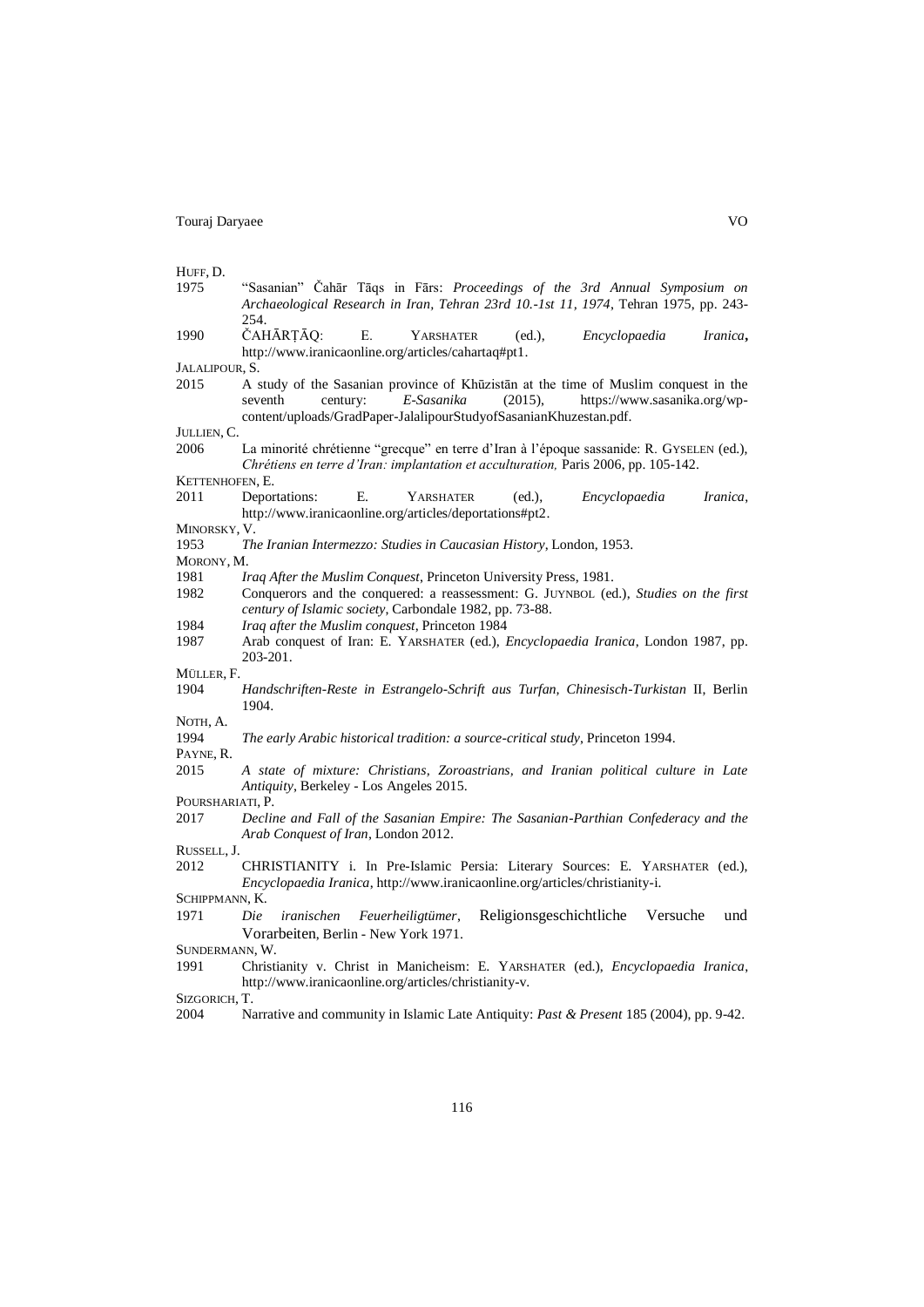XXIII (2019) From Zoroastrian to Islamic Iran

# ONLINE SOURCE

"Ātašdaeh va čāhārtāghīha-ye Fārs, Foundation for the Study of Fārs," (Fire-temples and Chahar Tāghīs of Fārs), [http://ffs.ir/index.php?option=com\\_content&view=article&id=1084:1395-02-23-08-42-](http://ffs.ir/index.php?option=com_content&view=article&id=1084:1395-02-23-08-42-33&catid=13:tourist-attractions&Itemid=7) [33&catid=13:tourist-attractions&Itemid=7.](http://ffs.ir/index.php?option=com_content&view=article&id=1084:1395-02-23-08-42-33&catid=13:tourist-attractions&Itemid=7)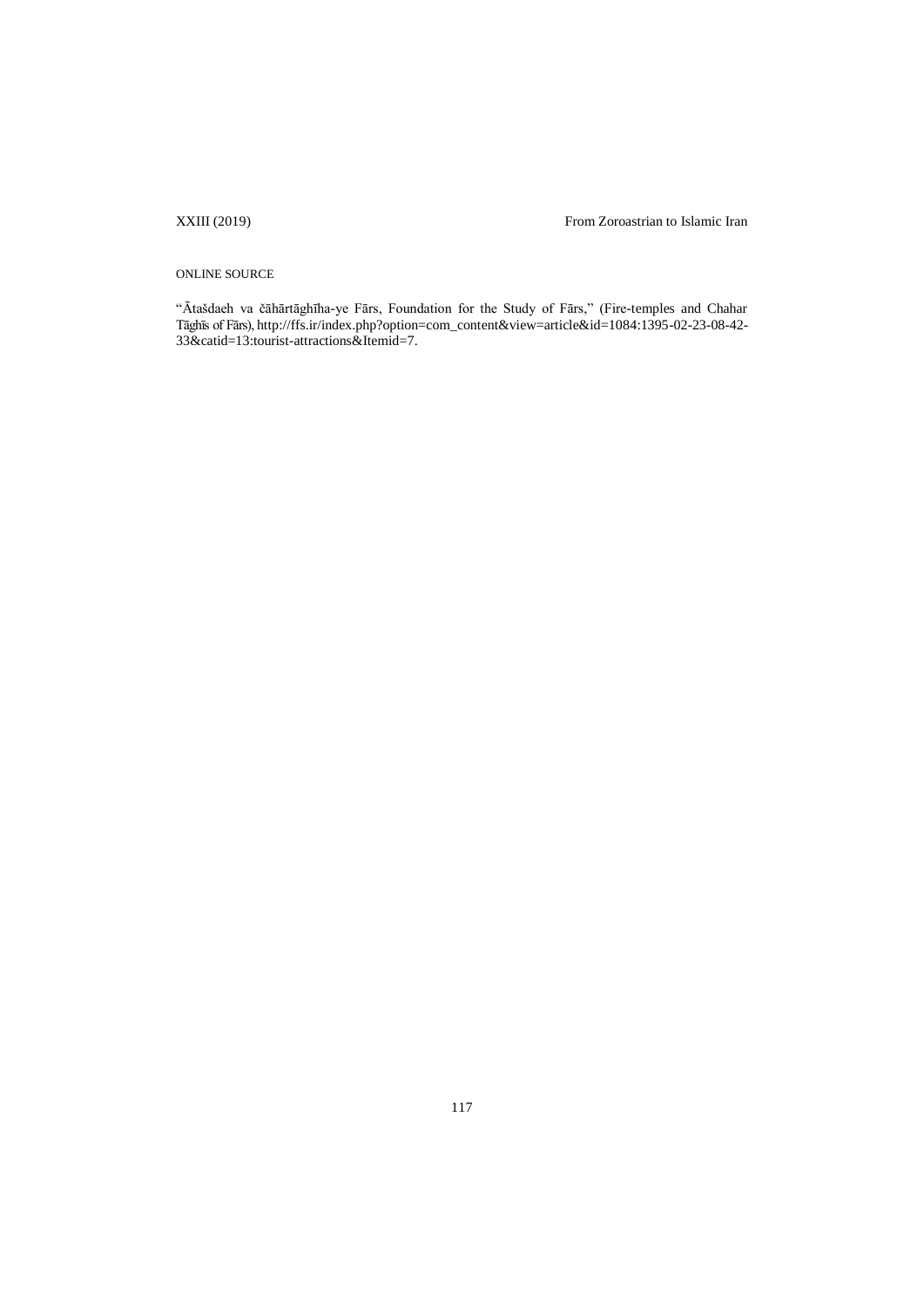



Fig. 1 - Copper coin I.



Fig. 2 - Copper coin II.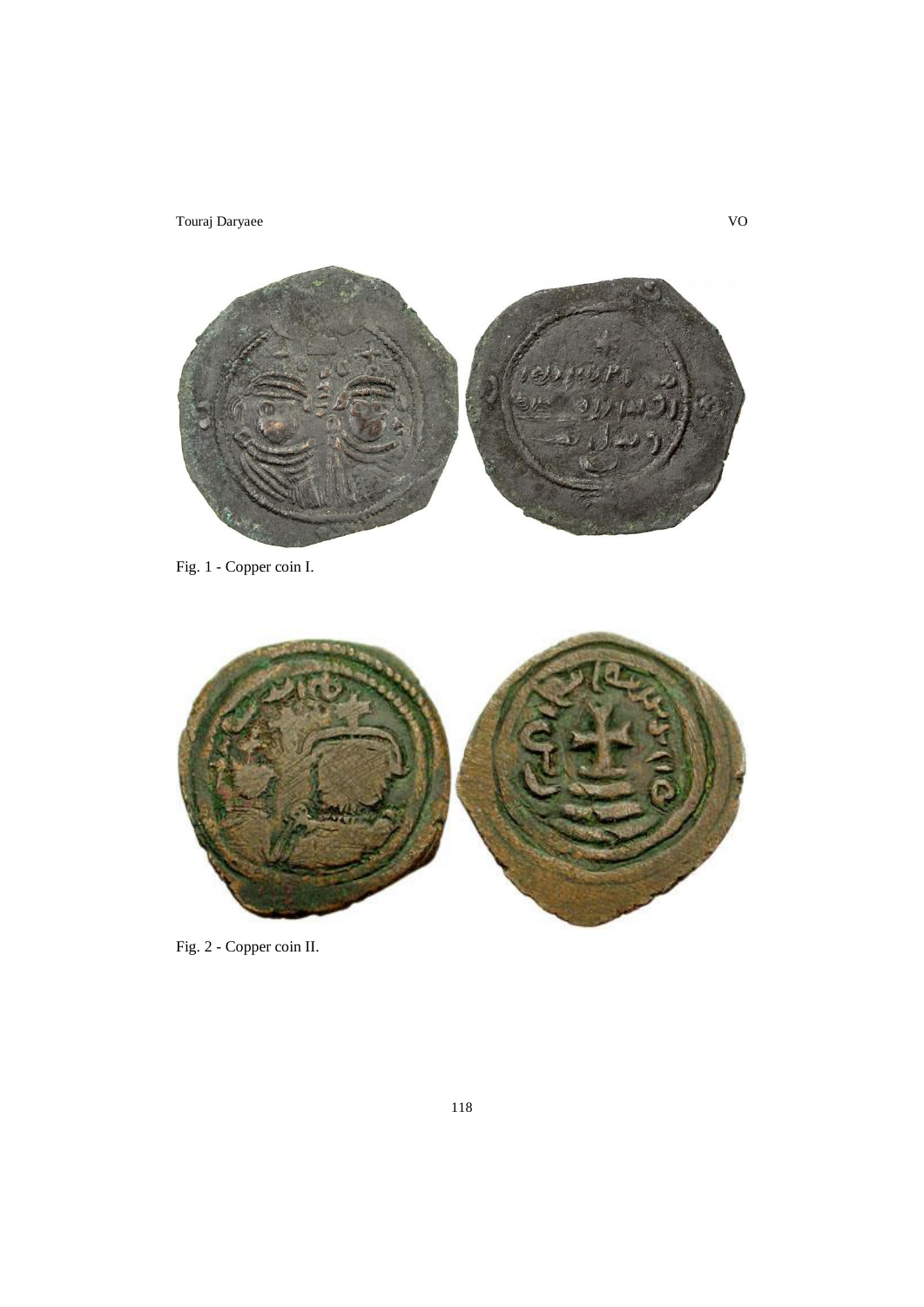

Fig. 3 - Copper coin III.



Fig. 4 - Copper coin IV.